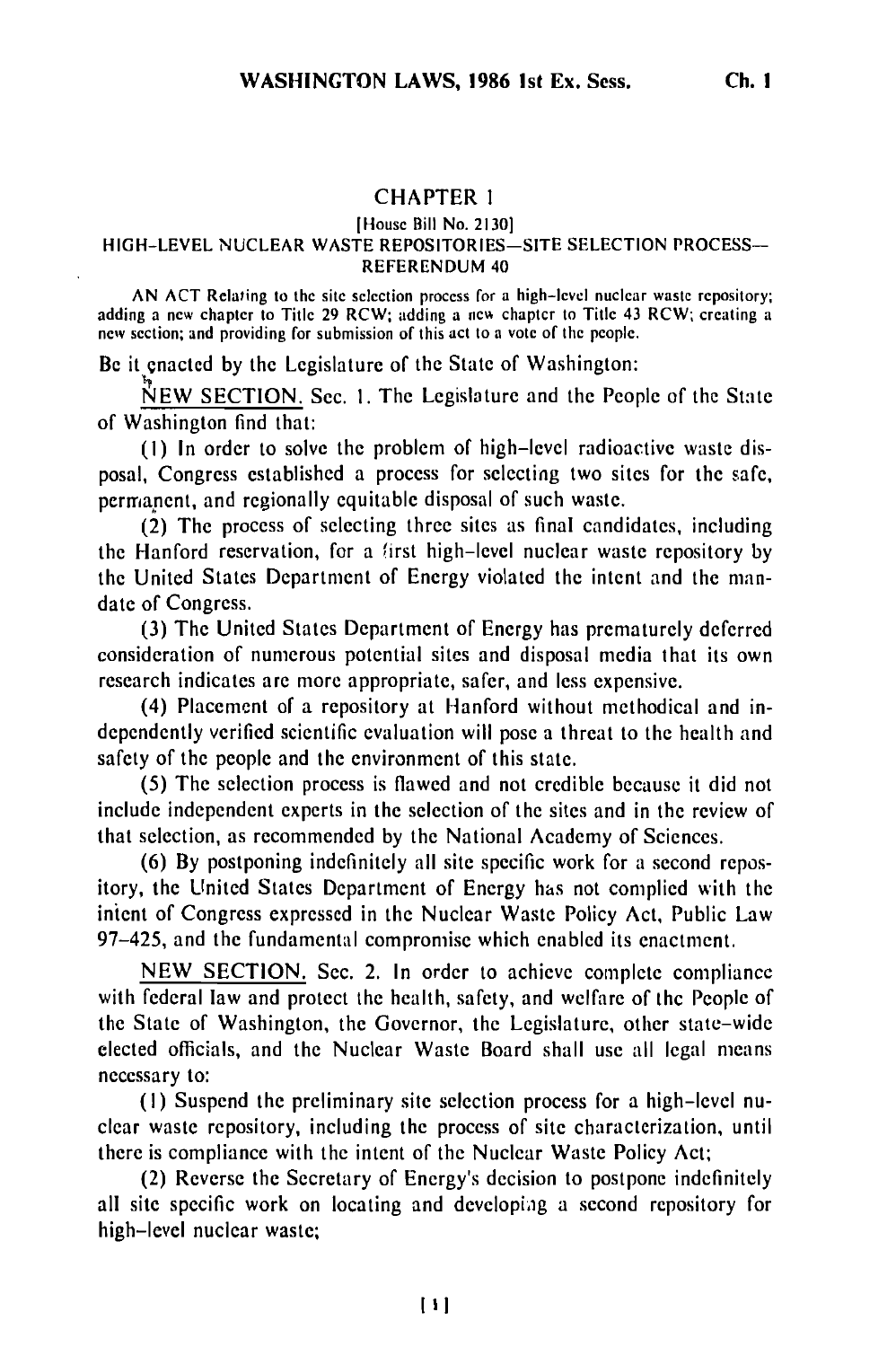(3) Insist that the United States Department of Energy's site selection process, when resumed, considers all acceptable geologic media and results in safe, scientifically justified, and regionally and geographically equitable high-level nuclear waste disposal;

(4) Demand that federal budget actions fully and completely follow the intent of the Nuclear Waste Policy Act; and

(5) Continue to pursue alliances with other states and interested parties, particularly with Pacific Northwest governors, legislatures, and other parties, affected by the site selection and transportation of high-level nuclear waste.

NEW SECTION. Sec. 3. (1) The Legislature and the People find that the federal Nuclear Waste Policy Act provides that within sixty days of the President's recommendation of a site for a high-level nuclear waste repository, a state may disapprove the selection of such site in that state.

(2) The Legislature and the People desire, if the Governor and Legislature do not issue a notice of disapproval within twenty-one days of the President's recommendation, that the people of this state have the opportunity to vote upon disapproval.

NEW SECTION. Sec. 4. (1) Within seven days after any recommendation by the President of the United States of a site in the State of Washington to be a high-level nuclear waste repository under 42 U.S.C. Sec. 10136, the Governor shall set the date for a special state-wide election to vote on disapproval of the selection of such site. The special election shall be rio more than fifty days after the date of the recommendation of the President of the United States.

(2) If either the Governor or the Legislature submits a notice of disapproval to the United States Congress within twenty-one days of the date of the recommendation by the President of the United States, then the Governor is authorized to cancel the special election pursuant to subsection **(1)** of this section.

NEW SECTION. Sec. 5. The State of Washington shall assume the costs of any special election called under section 4 of this act in the same manner as provided in RCW 29.13.047 and 29.13.048.

NEW SECTION. Sec. 6. The Secretary of State shall promptly notify the county auditors of the date of the special election and certify to them the text of the ballot title for this special election. The general election laws shall apply to the election required by section 4 of this act to the extent that they are not inconsistent with sections 3 through 8 of this act. Statutory deadlines relating to certification, canvassing, and the voters' pamphlet may be modified for the election held pursuant to section 4 of this act by the Secretary of State through emergency rules adopted under RCW 29.04.080.

NEW SECTION. Sec. 7. The ballot title for the special ensurion called under section 4 of this act shall be "Shall the Governor be required to notify